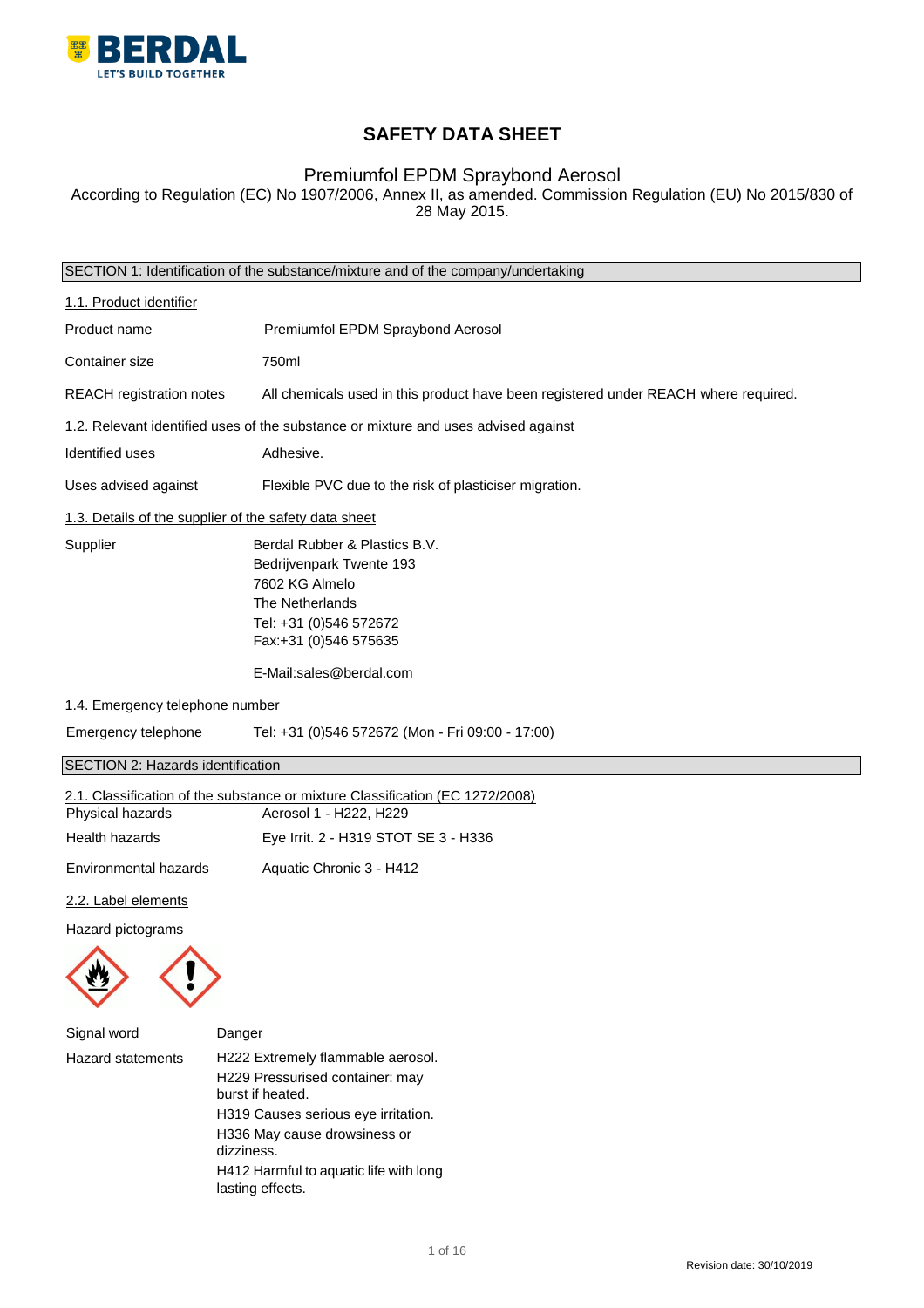

| Precautionary<br>statements                  | P210 Keep away from heat, hot surfaces, sparks, open<br>flames and other ignition sources. No smoking.<br>P211 Do not spray on an open flame or other ignition<br>source.<br>P251 Do not pierce or burn, even after use.<br>P261 Avoid breathing vapour/spray.<br>P273 Avoid release to the environment.<br>P280 Wear protective gloves/ protective clothing/ eye<br>protection/face protection.<br>P308+P313 IF exposed or concerned: Get medical advice/<br>attention. |
|----------------------------------------------|--------------------------------------------------------------------------------------------------------------------------------------------------------------------------------------------------------------------------------------------------------------------------------------------------------------------------------------------------------------------------------------------------------------------------------------------------------------------------|
| Supplemental label<br>information            | P410+P412 Protect from sunlight. Do not expose to<br>temperatures exceeding 50°C/122°F.<br>P501 Dispose of contents/ container in accordance with<br>national regulations.<br>EUH066 Repeated exposure may cause skin dryness or<br>cracking.                                                                                                                                                                                                                            |
| Contains                                     | Hydrocarbons C6-C7, n-alkanes, isoalkanes, cyclics, <5%<br>n-hexane, ACETONE, METHYL ACETATE, TOLUENE                                                                                                                                                                                                                                                                                                                                                                    |
| Supplementary<br>precautionary<br>statements | P271 Use only outdoors or in a well-ventilated area.<br>P304+P340 IF INHALED: Remove person to fresh air and<br>keep comfortable for breathing.<br>P301+P310 IF SWALLOWED: Immediately call a POISON<br>CENTER/doctor.<br>P305+P351+P338 IF IN EYES: Rinse cautiously with water<br>for several minutes. Remove contact lenses, if present and<br>easy to do. Continue rinsing.                                                                                          |

2.3. Other hazards

Containers should be thoroughly emptied before disposal because of the risk of an explosion. Prolonged or repeated contact with skin may cause irritation, redness and dermatitis. In use may form flammable/explosive vapour-air mixture. Prolonged and repeated contact with solvents over a long period may lead to permanent health problems. Vapours are heavier than air and may spread near ground and travel a considerable distance to a source of ignition and flash back. This product does not contain any substances classified as PBT or vPvB. Vapours in high concentrations are narcotic.

| SECTION 3: Composition/information on ingredients |                                                                 |                                                    |        |
|---------------------------------------------------|-----------------------------------------------------------------|----------------------------------------------------|--------|
| 3.2. Mixtures                                     |                                                                 |                                                    |        |
| <b>DIMETHYL ETHER</b>                             |                                                                 |                                                    | 30-60% |
| CAS number: 115-10-6                              | EC number: 204-065-8                                            | REACH registration number:<br>012119472128-37-XXXX |        |
|                                                   |                                                                 |                                                    |        |
| Classification                                    |                                                                 |                                                    |        |
| Press. Gas (Liq.) - H280                          |                                                                 |                                                    |        |
|                                                   |                                                                 |                                                    | 10-30% |
|                                                   | Hydrocarbons C6-C7, n-alkanes, isoalkanes, cyclics, <5% nhexane |                                                    |        |
| $CAS$ number: $-$                                 | EC number: 926-605-8                                            | REACH registration number:<br>012119486291-36-0000 |        |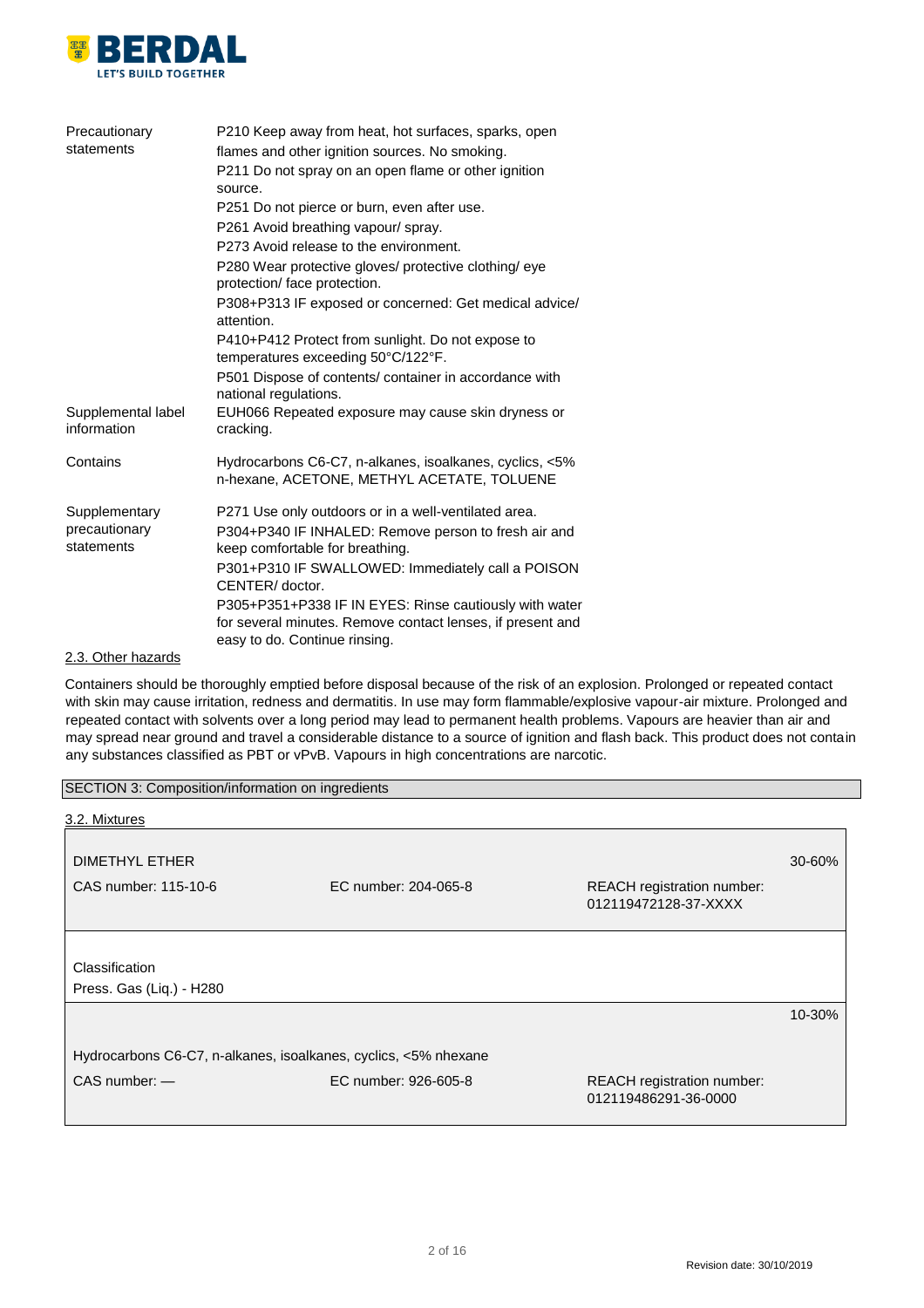

| Classification                                                      |                      |                                                    |          |
|---------------------------------------------------------------------|----------------------|----------------------------------------------------|----------|
| Flam. Liq. 2 - H225                                                 |                      |                                                    |          |
| STOT SE 3 - H336                                                    |                      |                                                    |          |
| Asp. Tox. 1 - H304                                                  |                      |                                                    |          |
| Aquatic Chronic 2 - H411                                            |                      |                                                    |          |
|                                                                     |                      |                                                    |          |
| <b>ACETONE</b>                                                      |                      |                                                    | 5-10%    |
| CAS number: 67-64-1                                                 | EC number: 200-662-2 | REACH registration number:<br>012119471330-49-XXXX |          |
|                                                                     |                      |                                                    |          |
| Classification                                                      |                      |                                                    |          |
| Flam. Liq. 2 - H225                                                 |                      |                                                    |          |
| Eye Irrit. 2 - H319                                                 |                      |                                                    |          |
| STOT SE 3 - H336                                                    |                      |                                                    |          |
|                                                                     |                      |                                                    |          |
| METHYL ACETATE                                                      |                      |                                                    | $1 - 5%$ |
| CAS number: 79-20-9                                                 | EC number: 201-185-2 | REACH registration number:<br>012119459211-47-XXXX |          |
|                                                                     |                      |                                                    |          |
| Classification                                                      |                      |                                                    |          |
| Flam. Liq. 2 - H225                                                 |                      |                                                    |          |
| Eye Irrit. 2 - H319                                                 |                      |                                                    |          |
| STOT SE 3 - H336                                                    |                      |                                                    |          |
|                                                                     |                      |                                                    |          |
| <b>TOLUENE</b>                                                      |                      |                                                    | $1 - 5%$ |
| CAS number: 108-88-3                                                | EC number: 203-625-9 | REACH registration number:<br>012119471310-51-XXXX |          |
|                                                                     |                      |                                                    |          |
| Classification                                                      |                      |                                                    |          |
| Flam. Liq. 2 - H225                                                 |                      |                                                    |          |
| Skin Irrit. 2 - H315                                                |                      |                                                    |          |
| Repr. 2 - H361d                                                     |                      |                                                    |          |
| STOT SE 3 - H336                                                    |                      |                                                    |          |
| STOT RE 2 - H373                                                    |                      |                                                    |          |
| Asp. Tox. 1 - H304                                                  |                      |                                                    |          |
| The full text for all hazard statements is displayed in Section 16. |                      |                                                    |          |
| SECTION 4: First aid measures                                       |                      |                                                    |          |

## SECTION 4: First aid measures

## 4.1. Description of first aid measures

| Inhalation   | Remove affected person from source of contamination. Move affected person to fresh air<br>and keep warm and at rest in a position comfortable for breathing. Keep affected person<br>under observation. Get medical attention. Show this Safety Data Sheet to the medical<br>personnel. |
|--------------|-----------------------------------------------------------------------------------------------------------------------------------------------------------------------------------------------------------------------------------------------------------------------------------------|
| Ingestion    | Rinse mouth thoroughly with water. Get medical attention.                                                                                                                                                                                                                               |
| Skin contact | Remove contaminated clothing immediately and wash skin with soap and water. Get medical<br>attention if any discomfort continues.                                                                                                                                                       |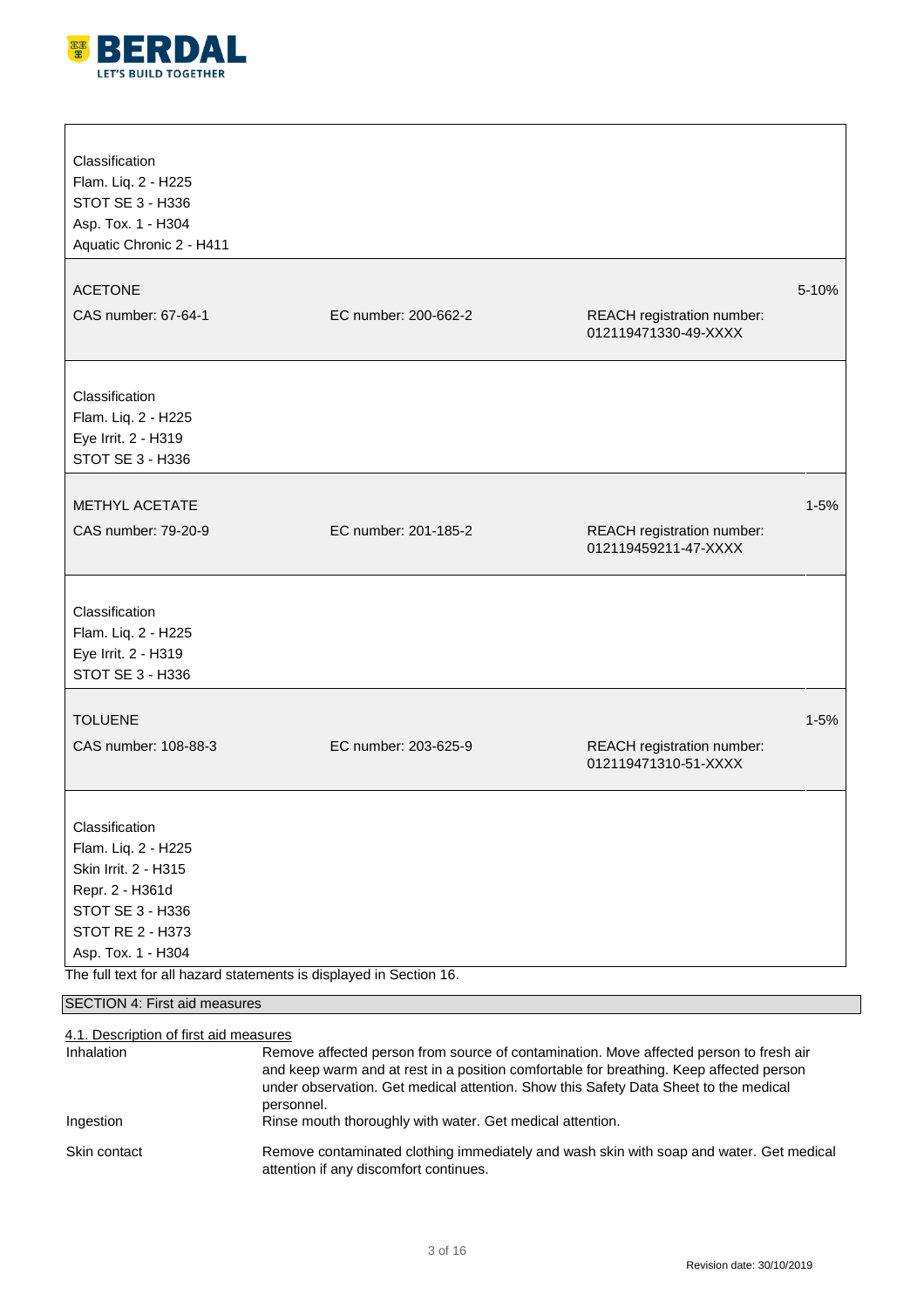

| Eye contact                                                                    | Rinse immediately with plenty of water. Remove any contact lenses and open eyelids wide<br>apart. Continue to rinse for at least 15 minutes. Get medical attention if irritation persists after<br>washing. Show this Safety Data Sheet to the medical personnel.                                                                                                                                                                                                                                                                                          |
|--------------------------------------------------------------------------------|------------------------------------------------------------------------------------------------------------------------------------------------------------------------------------------------------------------------------------------------------------------------------------------------------------------------------------------------------------------------------------------------------------------------------------------------------------------------------------------------------------------------------------------------------------|
|                                                                                | 4.2. Most important symptoms and effects, both acute and delayed                                                                                                                                                                                                                                                                                                                                                                                                                                                                                           |
| General information                                                            | The severity of the symptoms described will vary dependent on the concentration and the length<br>of exposure. Prolonged and repeated contact with solvents over a long period may lead to<br>permanent health problems.                                                                                                                                                                                                                                                                                                                                   |
| Inhalation                                                                     | Coughing, chest tightness, feeling of chest pressure. Exposure may cause coughing or<br>wheezing. In case of overexposure, organic solvents may depress the central nervous<br>system causing dizziness and intoxication, and at very high concentrations unconsciousness<br>and death.                                                                                                                                                                                                                                                                    |
| Ingestion                                                                      | Ingestion may cause severe irritation of the mouth, the oesophagus and the gastrointestinal<br>tract.                                                                                                                                                                                                                                                                                                                                                                                                                                                      |
| Skin contact                                                                   | Prolonged skin contact may cause redness and irritation.                                                                                                                                                                                                                                                                                                                                                                                                                                                                                                   |
| Eye contact                                                                    | Causes serious eye irritation. Profuse watering of the eyes.                                                                                                                                                                                                                                                                                                                                                                                                                                                                                               |
|                                                                                | 4.3. Indication of any immediate medical attention and special treatment needed                                                                                                                                                                                                                                                                                                                                                                                                                                                                            |
| Notes for the doctor                                                           | Show this safety data sheet to the doctor in attendance.                                                                                                                                                                                                                                                                                                                                                                                                                                                                                                   |
| SECTION 5: Firefighting measures                                               |                                                                                                                                                                                                                                                                                                                                                                                                                                                                                                                                                            |
| 5.1. Extinguishing media                                                       |                                                                                                                                                                                                                                                                                                                                                                                                                                                                                                                                                            |
| Suitable extinguishing media                                                   | Extinguish with alcohol-resistant foam, carbon dioxide, dry powder or water fog.                                                                                                                                                                                                                                                                                                                                                                                                                                                                           |
| 5.2. Special hazards arising from the substance or mixture<br>Specific hazards | Vapours are heavier than air and may travel along the floor and accumulate in the bottom of<br>containers. Vapours may be ignited by a spark, a hot surface or an ember. If exposed to<br>excessive heat the containers safety disc will burst releasing the contents in a controlled<br>manner May form explosive or toxic mixtures with air. Vapours are heavier than air and may<br>spread near ground and travel a considerable distance to a source of ignition and flash<br>back.                                                                    |
| Hazardous combustion<br>products                                               | Oxides of carbon. Thermal decomposition or combustion may liberate carbon oxides and<br>other toxic gases or vapours.                                                                                                                                                                                                                                                                                                                                                                                                                                      |
| 5.3. Advice for firefighters                                                   |                                                                                                                                                                                                                                                                                                                                                                                                                                                                                                                                                            |
| Special protective equipment<br>protective for firefighters                    | Wear positive-pressure self-contained breathing apparatus (SCBA) and appropriate<br>clothing.                                                                                                                                                                                                                                                                                                                                                                                                                                                              |
| SECTION 6: Accidental release measures                                         |                                                                                                                                                                                                                                                                                                                                                                                                                                                                                                                                                            |
|                                                                                | 6.1. Personal precautions, protective equipment and emergency procedures                                                                                                                                                                                                                                                                                                                                                                                                                                                                                   |
| Personal precautions                                                           | Wear protective clothing as described in Section 8 of this safety data sheet. Wear suitable<br>protective equipment, including gloves, goggles/face shield, respirator, boots, clothing or apron,<br>as appropriate. Do not breathe vapour. Avoid contact with eyes and prolonged skin contact.                                                                                                                                                                                                                                                            |
| 6.2. Environmental precautions                                                 |                                                                                                                                                                                                                                                                                                                                                                                                                                                                                                                                                            |
| Environmental precautions                                                      | Do not discharge into drains or watercourses or onto the ground.                                                                                                                                                                                                                                                                                                                                                                                                                                                                                           |
| 6.3. Methods and material for containment and cleaning up                      |                                                                                                                                                                                                                                                                                                                                                                                                                                                                                                                                                            |
| Methods for cleaning up                                                        | PERSONAL PROTECTION. Provide adequate ventilation. Eliminate all sources of ignition. No<br>smoking, sparks, flames or other sources of ignition near spillage. Provide adequate ventilation.<br>Wear suitable protective equipment, including gloves, goggles/face shield, respirator, boots,<br>clothing or apron, as appropriate. Do not use equipment in clean up procedure which may<br>produce sparks. Absorb in vermiculite, dry sand or earth and place into containers. No smoking,<br>sparks, flames or other sources of ignition near spillage. |

## 6.4. Reference to other sections

Reference to other sections For personal protection, see Section 8. For waste disposal, see section 13.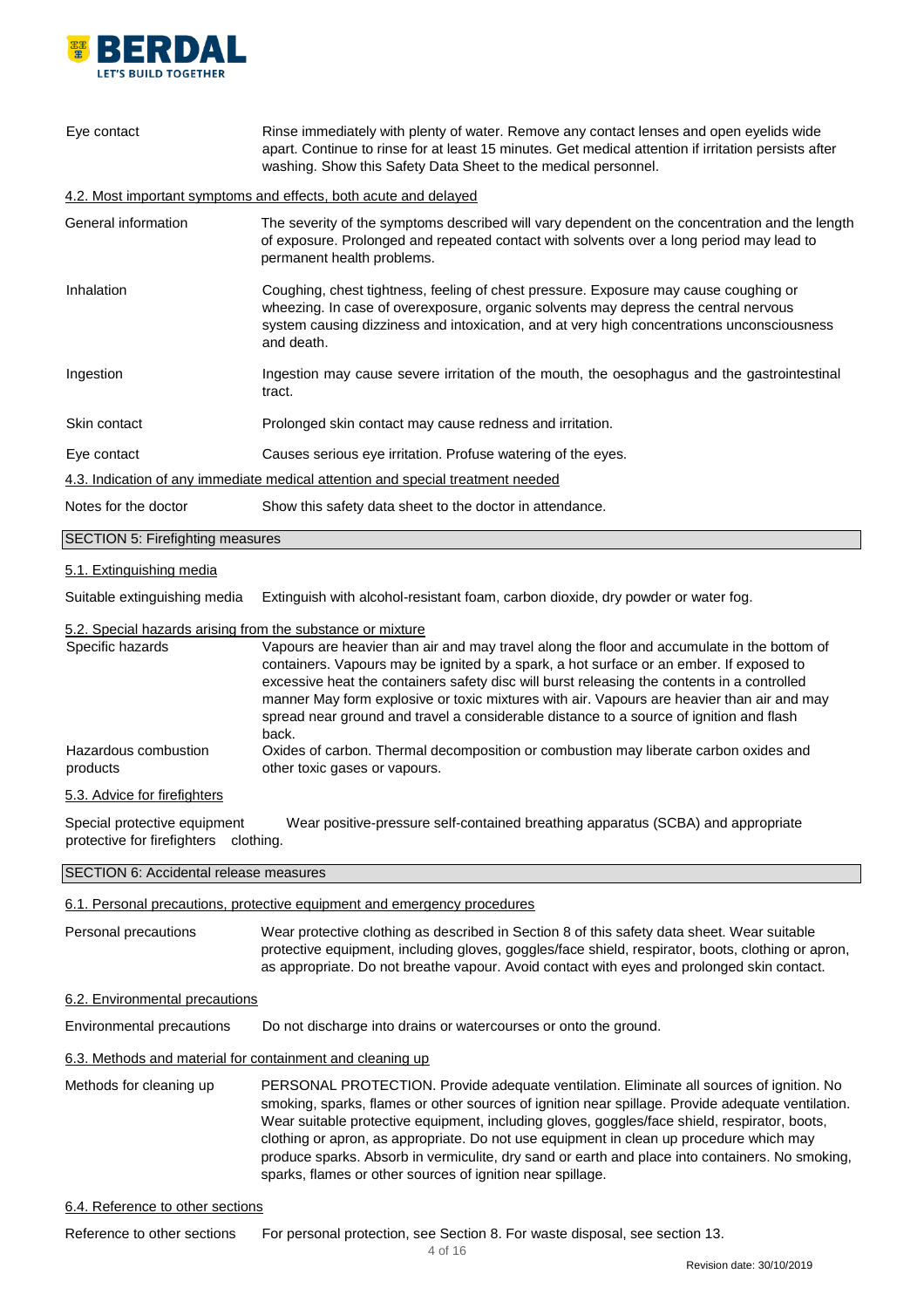

### SECTION 7: Handling and storage

#### 7.1. Precautions for safe handling

Usage precautions Keep away from heat, sparks and open flame. Static electricity and formation of sparks must be prevented. Provide adequate ventilation. Avoid inhalation of vapours. For personal protection, see Section 8. 7.2. Conditions for safe storage, including any incompatibilities Storage precautions Keep away from heat, sparks and open flame. Store in a cool and well-ventilated place. Storage class Flammable compressed gas storage. 7.3. Specific end use(s) Specific end use(s) The identified uses for this product are detailed in Section 1.2. Usage description Solvent based adhesive. SECTION 8: Exposure controls/Personal protection

#### 8.1. Control parameters Occupational exposure limits

#### DIMETHYL ETHER

Long-term exposure limit (8-hour TWA): WEL 1000 ppm 1920 mg/m<sup>3</sup>

#### ACETONE

Long-term exposure limit (8-hour TWA): WEL 500 ppm 1210 mg/m<sup>3</sup> Short-term exposure limit (15-minute): WEL 1500 ppm 3620 mg/m<sup>3</sup>

#### METHYL ACETATE

Long-term exposure limit (8-hour TWA): WEL 200 ppm 616 mg/m<sup>3</sup> Short-term exposure limit (15-minute): WEL 250 ppm 770 mg/m<sup>3</sup>

#### TOLUENE

Long-term exposure limit (8-hour TWA): WEL 50 ppm(Sk) 191 mg/m3(Sk) Shortterm exposure limit (15-minute): WEL 100 ppm(Sk) 384 mg/m3(Sk) WEL = Workplace Exposure Limit.

#### DIMETHYL ETHER (CAS: 115-10-6)

PNEC - Fresh water; 0,155 mg/l

- Intermittent release, Water; 1,549 mg/l
- Water; 160 mg/l
- marine water; 0,016 mg/l
- Sediment (Freshwater); 0,681 mg/l
- Sediment (Marinewater); 0,069 mg/l
- Soil; 0,045 mg/l

### ACETONE (CAS: 67-64-1)

DNEL Consumer - Oral; Long term : 62 mg/kg/day Consumer - Dermal; Long term : 62 mg/kg/day Industry - Dermal; Long term : 186 mg/kg/day Consumer - Inhalation; Long term : 200 mg/m³ Industry - Inhalation; Short term : 2420 mg/m³ Industry - Inhalation; Long term : 1210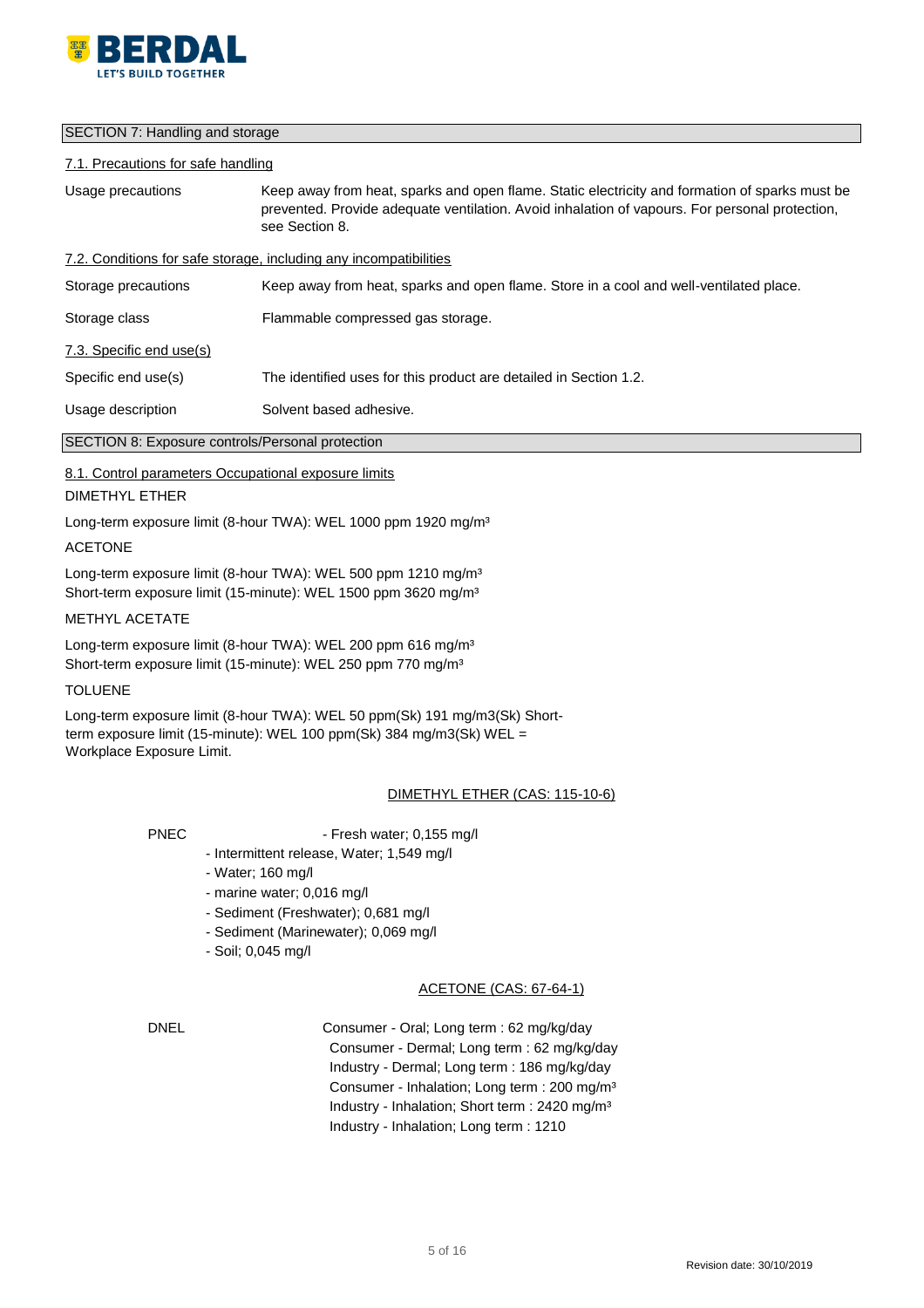

| <b>PNEC</b>             | - Fresh water; 10.6 mg/l                                                                    |
|-------------------------|---------------------------------------------------------------------------------------------|
|                         | - marine water; 1.06 mg/l                                                                   |
|                         | - Intermittent release; 21 mg/l                                                             |
|                         | - Soil; 29.5 mg/l                                                                           |
|                         | - Sediment (Marinewater); 3.04 mg/kg                                                        |
|                         | - Sediment (Freshwater); 30.4 mg/kg                                                         |
|                         | TOLUENE (CAS: 108-88-3)                                                                     |
| <b>DNEL</b>             | Consumer - Oral; Long term systemic effects: 8.13 mg/kg/day                                 |
|                         | Workers - Dermal; Long term systemic effects: 384 mg/kg/day                                 |
|                         | Consumer - Inhalation; Short term local effects: 226 mg/m <sup>3</sup>                      |
|                         | Consumer - Inhalation; Short term systemic effects: 226 mg/m <sup>3</sup>                   |
|                         | Workers - Inhalation; Short term systemic effects: 384 mg/m <sup>3</sup>                    |
|                         | Workers - Inhalation; Short term local effects: 384 mg/m <sup>3</sup>                       |
|                         | Workers - Inhalation; Long term local effects: 192 mg/m <sup>3</sup>                        |
|                         | Consumer - Inhalation; Long term systemic effects: 56.5<br>mg/m <sup>3</sup>                |
|                         | Workers - Inhalation; Long term systemic effects: 192 mg/m <sup>3</sup>                     |
| <b>PNEC</b>             | Fresh water; 0.68 mg/l                                                                      |
|                         | Sediment (Freshwater); 16.39 mg/kg                                                          |
|                         | STP; 13.61 mg/l- Soil; 2.89 mg/kg                                                           |
|                         | Sediment (Marinewater); 16.39 mg/kg                                                         |
|                         | marine water; 0.68 mg/l                                                                     |
| 8.2. Exposure controls  |                                                                                             |
| Protective equipment    |                                                                                             |
|                         |                                                                                             |
| Appropriate engineering | Provide adequate ventilation. Ensure that the direction of airflow is clearly away from the |

| Appropriate engineering<br>controls | Provide adequate ventilation. Ensure that the direction of airflow is clearly away from the<br>worker. Use approved respirator if air contamination is above an acceptable level. Observe<br>any occupational exposure limits for the product or ingredients. The engineering controls also<br>need to keep gas, vapour or dust concentrations below any lower explosive limits. Use<br>explosion-proof electrical, ventilating and lighting equipment. Ensure operatives are trained to<br>minimise exposure. |
|-------------------------------------|----------------------------------------------------------------------------------------------------------------------------------------------------------------------------------------------------------------------------------------------------------------------------------------------------------------------------------------------------------------------------------------------------------------------------------------------------------------------------------------------------------------|
| Personal protection                 | Wear protective work clothing.                                                                                                                                                                                                                                                                                                                                                                                                                                                                                 |
| Eye/face protection                 | Wear chemical splash goggles. Personal protective equipment for eye and face protection<br>should comply with European Standard EN166.                                                                                                                                                                                                                                                                                                                                                                         |
| Hand protection                     | To protect hands from chemicals, gloves should comply with European Standard EN374.<br>(PE/PA/PE), 2.5mil (0.06mm), >480 min. Nitrile rubber. It should be noted that liquid may<br>penetrate the gloves. Frequent changes are recommended.                                                                                                                                                                                                                                                                    |
| Other skin and body<br>protection   | Provide eyewash station. Avoid contact with skin. Wear suitable coveralls to prevent<br>exposure to the skin.                                                                                                                                                                                                                                                                                                                                                                                                  |
| Hygiene measures                    | Promptly remove any clothing that becomes contaminated. Wash promptly if skin becomes<br>contaminated. When using do not eat, drink or smoke. Use appropriate hand lotion to prevent<br>defatting and cracking of skin. Wash at the end of each work shift and before eating, smoking<br>and using the toilet.                                                                                                                                                                                                 |
| Respiratory protection              | If ventilation is inadequate, suitable respiratory protection must be worn. In confined or poorly<br>ventilated spaces, a supplied-air respirator must be worn. Respiratory protection complying<br>with an approved standard should be worn if a risk assessment indicates inhalation of<br>contaminants is possible.                                                                                                                                                                                         |

Short term Gas filter, type AX.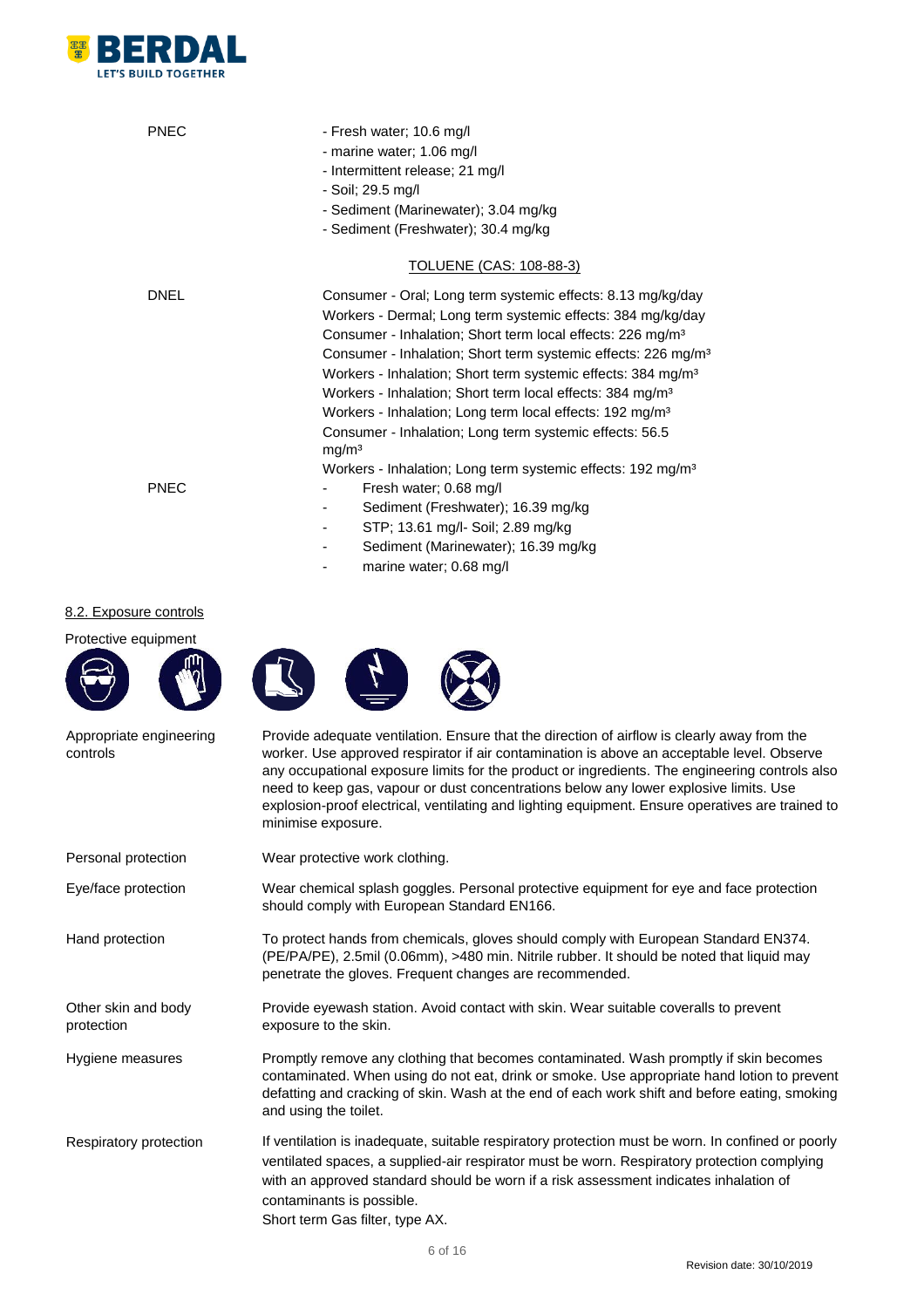

| Thermal hazards                                                          | Spray will evaporate and cool rapidly and may cause frostbite or cold burns if in contact with<br>skin.                                                                                                                    |
|--------------------------------------------------------------------------|----------------------------------------------------------------------------------------------------------------------------------------------------------------------------------------------------------------------------|
| Environmental exposure<br>controls                                       | Residues and empty containers should be taken care of as hazardous waste according to<br>local and national provisions.                                                                                                    |
| SECTION 9: Physical and chemical properties                              |                                                                                                                                                                                                                            |
| 9.1. Information on basic physical and chemical properties<br>Appearance | Aerosol.                                                                                                                                                                                                                   |
| Colour                                                                   | Green.                                                                                                                                                                                                                     |
| Odour                                                                    | Hydrocarbons.                                                                                                                                                                                                              |
| Odour threshold                                                          | Data lacking.                                                                                                                                                                                                              |
| pН                                                                       | pH (concentrated solution): 7                                                                                                                                                                                              |
| Melting point                                                            | Data lacking.                                                                                                                                                                                                              |
| Initial boiling point and range                                          | Hydrocarbons, C6-C7, n-alkanes, isoalkanes, cyclics, <5% n-hexane: 75-90°C @ 760 mm<br>Hg Acetone: 365-465°C @ 760 mm Hg                                                                                                   |
| Flash point                                                              | A flash point method is not available for aerosols, but the major hazardous component, the<br>propellant (Dimethyl ether) has a flash point of <-41°C with flammability limits of 3.3% vol.<br>upper and 26.2% vol. lower. |
| Evaporation rate                                                         | Not available.                                                                                                                                                                                                             |
| Evaporation factor                                                       | Not available.                                                                                                                                                                                                             |
| Flammability (solid, gas)                                                | No specific test data are available.                                                                                                                                                                                       |
| Upper/lower flammability or<br>explosive limits                          | No information available.                                                                                                                                                                                                  |
| Other flammability                                                       | No specific test data are available.                                                                                                                                                                                       |
| Vapour pressure                                                          | Not available.                                                                                                                                                                                                             |
| Vapour density                                                           | Not available.                                                                                                                                                                                                             |
| Relative density                                                         | Liquid base: $0.84 \ @ 20^{\circ}$ C                                                                                                                                                                                       |
| <b>Bulk density</b>                                                      | Not applicable.                                                                                                                                                                                                            |
| Solubility(ies)                                                          | Insoluble in water.                                                                                                                                                                                                        |
| Partition coefficient                                                    | Not available.                                                                                                                                                                                                             |
| Auto-ignition temperature                                                | No information available.                                                                                                                                                                                                  |
| <b>Decomposition Temperature</b>                                         | Not available.                                                                                                                                                                                                             |
| Viscosity                                                                | Liquid base: 300-600 cP @ 20°C                                                                                                                                                                                             |
| <b>Explosive properties</b>                                              | In use may form flammable/explosive vapour-air mixture.                                                                                                                                                                    |
| Explosive under the influence<br>of a flame                              | Yes                                                                                                                                                                                                                        |
| Oxidising properties                                                     | Does not meet the criteria for classification as oxidising.                                                                                                                                                                |
| 9.2. Other information                                                   |                                                                                                                                                                                                                            |
| Volatile organic compound                                                | This product contains a maximum VOC content of 615 g/l.                                                                                                                                                                    |
| SECTION 10: Stability and reactivity                                     |                                                                                                                                                                                                                            |

10.1. Reactivity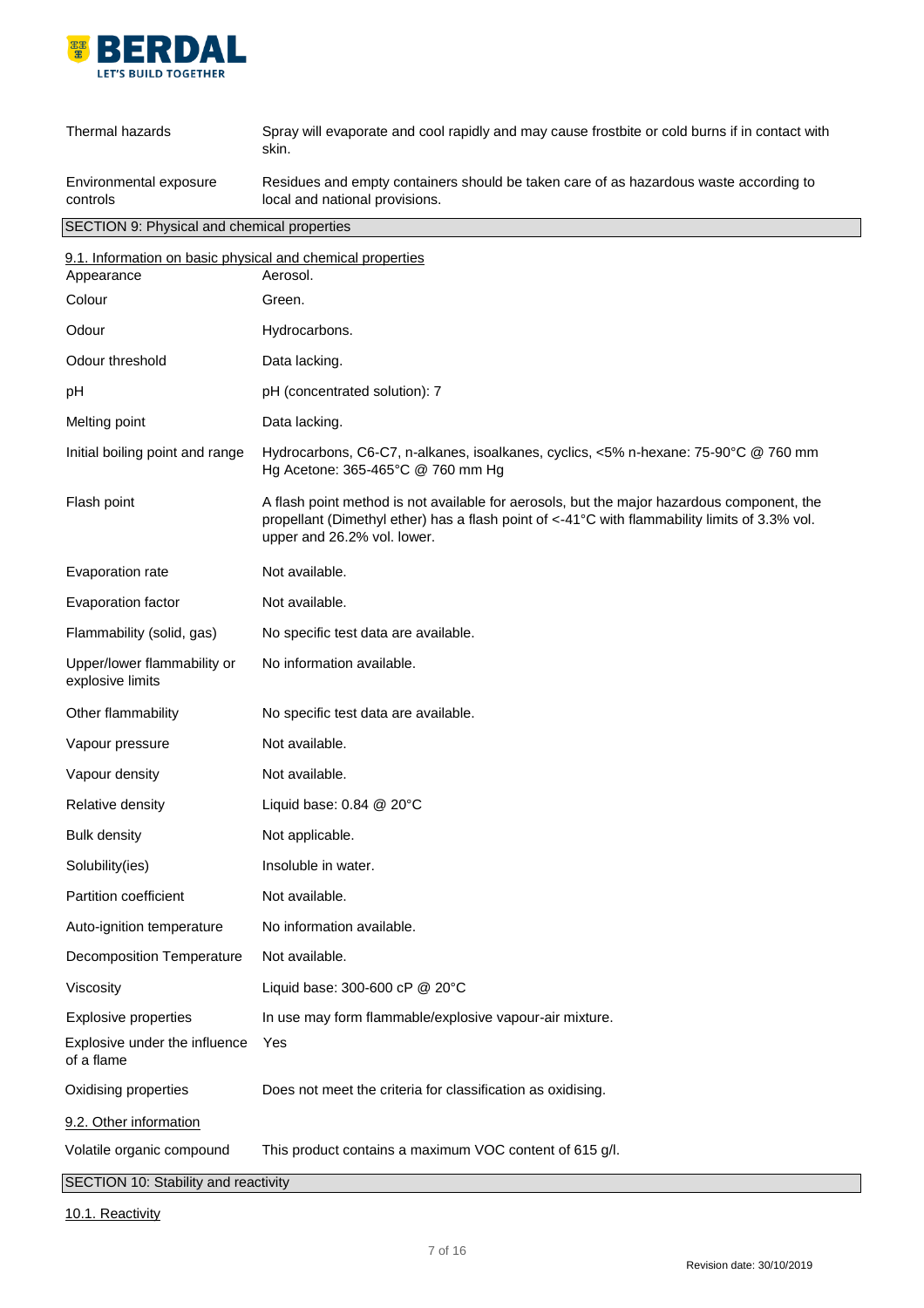

| Reactivity                                                     | Stable under recommended transport or storage conditions.                                                                                                                                     |
|----------------------------------------------------------------|-----------------------------------------------------------------------------------------------------------------------------------------------------------------------------------------------|
| 10.2. Chemical stability                                       |                                                                                                                                                                                               |
| Stability                                                      | Stable at normal ambient temperatures and when used as recommended.                                                                                                                           |
| 10.3. Possibility of hazardous reactions                       |                                                                                                                                                                                               |
| Possibility of hazardous<br>reactions                          | No known hazardous reactions if stored under normal conditions. Will not polymerise.                                                                                                          |
| 10.4. Conditions to avoid                                      |                                                                                                                                                                                               |
| Conditions to avoid                                            | Avoid heat, flames and other sources of ignition.                                                                                                                                             |
| 10.5. Incompatible materials                                   |                                                                                                                                                                                               |
| Materials to avoid                                             | Strong acids. Strong oxidising agents.                                                                                                                                                        |
| 10.6. Hazardous decomposition products                         |                                                                                                                                                                                               |
|                                                                | Hazardous decomposition In combustion emits toxic fumes products                                                                                                                              |
| SECTION 11: Toxicological information                          |                                                                                                                                                                                               |
| Skin corrosion/irritation                                      | 11.1. Information on toxicological effects Skin corrosion/irritation<br>Irritating to skin.                                                                                                   |
| Serious eye damage/irritation<br>Serious eye damage/irritation | Irritation of eyes is assumed.                                                                                                                                                                |
| Carcinogenicity<br>Carcinogenicity                             | Based on available data the classification criteria are not met.                                                                                                                              |
| Reproductive toxicity                                          | Reproductive toxicity - fertility Based on available data the classification criteria are not met.                                                                                            |
| Inhalation                                                     | May cause allergy or asthma symptoms or breathing difficulties if inhaled. High<br>concentrations may be fatal. Prolonged inhalation of high concentrations may damage<br>respiratory system. |
| Ingestion                                                      | May cause soreness and redness of mouth and throat.                                                                                                                                           |
| Skin contact                                                   | Prolonged contact may cause redness, irritation and dry skin.                                                                                                                                 |
| Eye contact                                                    | Vapour or spray in the eyes may cause irritation and smarting.                                                                                                                                |
| Acute and chronic health<br>hazards                            | Anaesthetic in high concentrations. Concentrating and inhaling the gas/spray can lead to<br>abnormal heart rhythms and possibly death.                                                        |
| Route of exposure                                              | Inhalation                                                                                                                                                                                    |
| Target organs                                                  | Respiratory system, lungs Brain Central nervous system Heart & cardiovascular system                                                                                                          |
| Toxicological information on ingredients.                      |                                                                                                                                                                                               |

DIMETHYL ETHER

Acute toxicity - oral Notes (oral  $LD_{50}$ ) Acute toxicity - dermal Not applicable.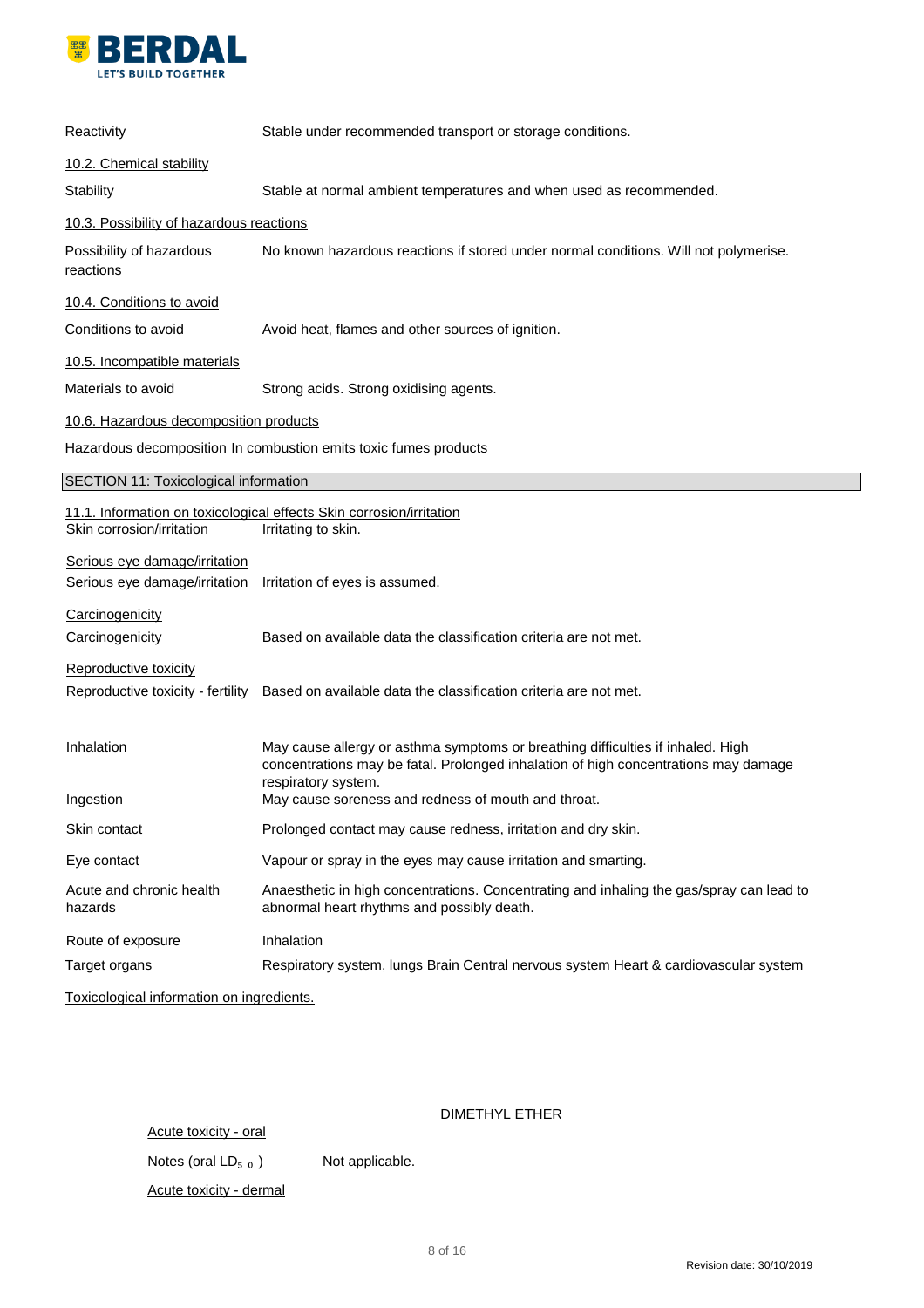

| Notes (dermal $LD_{5,0}$ )                                        | Not applicable.                                                                                              |
|-------------------------------------------------------------------|--------------------------------------------------------------------------------------------------------------|
| <b>Acute toxicity - inhalation</b>                                |                                                                                                              |
| Notes (inhalation $LC_{5,0}$ )                                    | 164000 ppm, Inhalation, Rat                                                                                  |
| Skin corrosion/irritation                                         |                                                                                                              |
| Skin corrosion/irritation                                         | Based on available data the classification criteria are not met.                                             |
| Serious eye damage/irritation<br>Serious eye<br>damage/irritation | Based on available data the classification criteria are not met.                                             |
| <b>Respiratory sensitisation</b>                                  |                                                                                                              |
| Respiratory sensitisation                                         | Based on available data the classification criteria are not met.                                             |
| <b>Skin sensitisation</b>                                         |                                                                                                              |
| Skin sensitisation                                                | Based on available data the classification criteria are not met.                                             |
| Germ cell mutagenicity                                            |                                                                                                              |
| Genotoxicity - in vitro                                           | Based on available data the classification criteria are not met.                                             |
| Genotoxicity - in vivo                                            | Based on available data the classification criteria are not met.                                             |
| Carcinogenicity                                                   |                                                                                                              |
| Carcinogenicity                                                   | Based on available data the classification criteria are not met.                                             |
| Reproductive toxicity                                             |                                                                                                              |
| Reproductive toxicity -<br>fertility                              | This substance has no evidence of toxicity to reproduction.                                                  |
| Specific target organ toxicity - repeated exposure                |                                                                                                              |
|                                                                   | STOT - repeated exposure Based on available data the classification criteria are not met.                    |
|                                                                   |                                                                                                              |
| Skin contact                                                      | Spray will evaporate and cool rapidly and may cause frostbite or cold burns if in<br>contact with skin.      |
| Medical symptoms                                                  | Symptoms following overexposure may include the following: Arrhythmia<br>(deviation from normal heart beat). |
|                                                                   | Hydrocarbons C6-C7, n-alkanes, isoalkanes, cyclics, <5% n-hexane Skin corrosion/irritation                   |
| Skin corrosion/irritation                                         | Irritating to skin.                                                                                          |
| Serious eye damage/irritation                                     |                                                                                                              |
| Serious eye<br>damage/irritation                                  | Based on available data the classification criteria are not met.                                             |
| <b>Respiratory sensitisation</b><br>Respiratory sensitisation     | Based on available data the classification criteria are not met.                                             |
| Reproductive toxicity                                             |                                                                                                              |
| Reproductive toxicity -<br>fertility                              | Based on available data the classification criteria are not met.                                             |
| General information                                               | The product irritates mucous membranes and may cause abdominal discomfort if<br>swallowed.                   |

## **ACETONE**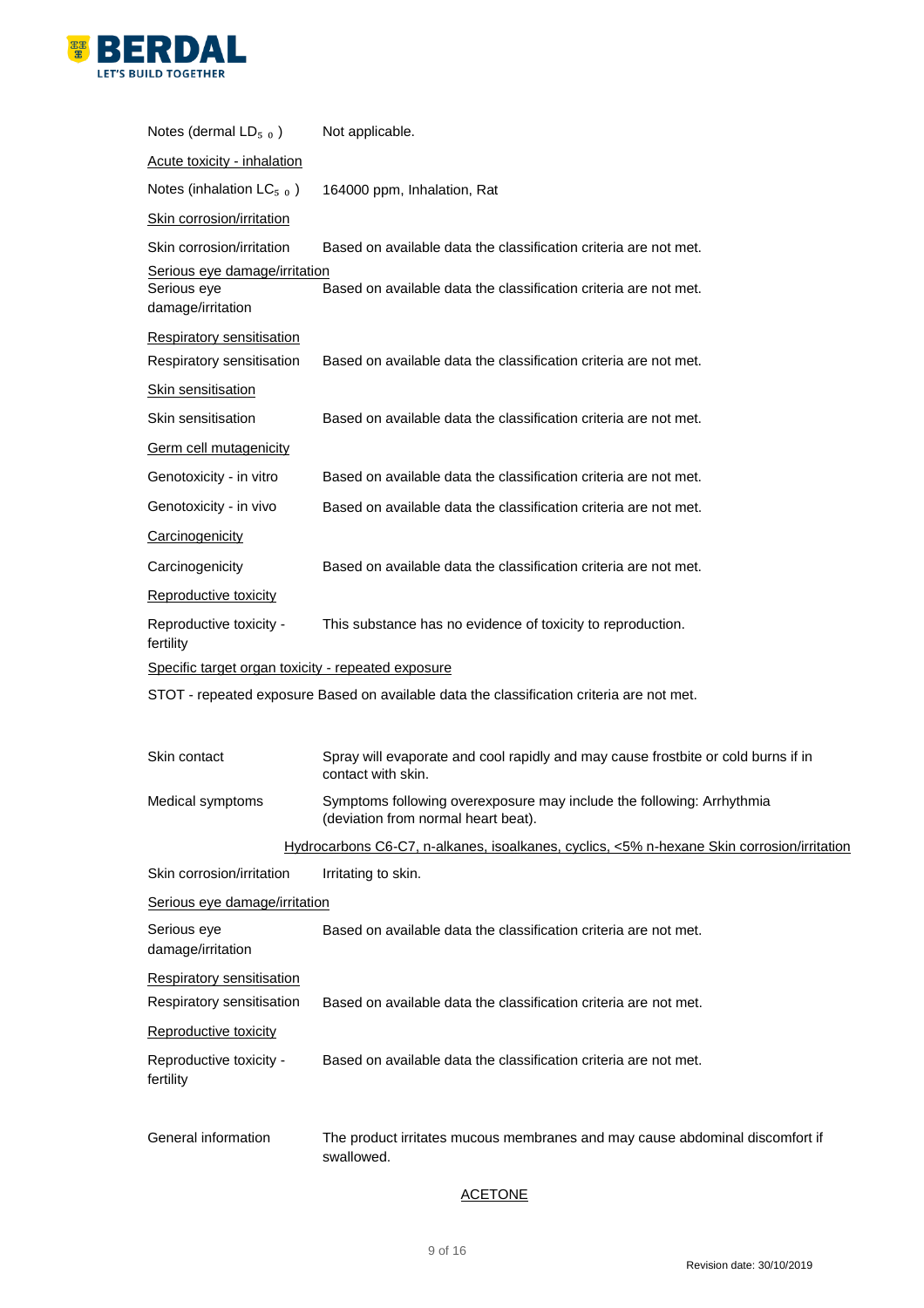

| <b>Toxicological effects</b>                                                    | The toxicity of this substance has been assessed during REACH registration.                                |
|---------------------------------------------------------------------------------|------------------------------------------------------------------------------------------------------------|
| Acute toxicity - dermal                                                         |                                                                                                            |
| Acute toxicity dermal<br>(LD <sub>50</sub> mg/kg)                               | 2,000.0                                                                                                    |
| Species                                                                         | Rabbit                                                                                                     |
| Skin sensitisation                                                              |                                                                                                            |
| Skin sensitisation                                                              | Epidemiological studies have shown no evidence of skin sensitisation.                                      |
| Skin contact                                                                    | Irritating to skin.                                                                                        |
| Eye contact                                                                     | Irritating to eyes.                                                                                        |
|                                                                                 | <u>METHYL ACETATE</u>                                                                                      |
| Acute toxicity - oral                                                           |                                                                                                            |
| Notes (oral $LD_{5,0}$ )                                                        | $LD_{5,0}$ 3705 mg/kg, Oral, Rabbit                                                                        |
| Skin corrosion/irritation                                                       |                                                                                                            |
| Skin corrosion/irritation                                                       | Not irritating.                                                                                            |
| Serious eye damage/irritation<br>Serious eye<br>damage/irritation               | Causes serious eye irritation.                                                                             |
|                                                                                 | <b>TOLUENE</b>                                                                                             |
| Toxicological effects                                                           | The toxicity of this substance has been assessed during REACH registration.<br>This product is very toxic. |
| Acute toxicity - oral                                                           |                                                                                                            |
| Notes (oral $LD_{5,0}$ )                                                        | $LD_{5,0}$ >5000 mg/kg, Oral, Rat                                                                          |
| Acute toxicity - dermal                                                         |                                                                                                            |
| Notes (dermal $LD_{5,0}$ )                                                      | $LD_{50}$ >5000 mg/kg, Dermal, Rabbit                                                                      |
| Acute toxicity - inhalation<br>Acute toxicity inhalation<br>$(LC50$ gases ppmV) | 20.0                                                                                                       |
| Notes (inhalation $LC_{5,0}$ )                                                  | >20 mg/l, Inhalation, Rat                                                                                  |
| Skin corrosion/irritation                                                       |                                                                                                            |
| Skin corrosion/irritation                                                       | Skin irritation.                                                                                           |
| Serious eye damage/irritation<br>Serious eye<br>damage/irritation               | Based on available data the classification criteria are not met.                                           |
| <b>Respiratory sensitisation</b>                                                |                                                                                                            |
| Respiratory sensitisation                                                       | Based on available data the classification criteria are not met.                                           |
| Germ cell mutagenicity                                                          |                                                                                                            |
| Genotoxicity - in vitro                                                         | Based on available data the classification criteria are not met.                                           |
| Carcinogenicity                                                                 |                                                                                                            |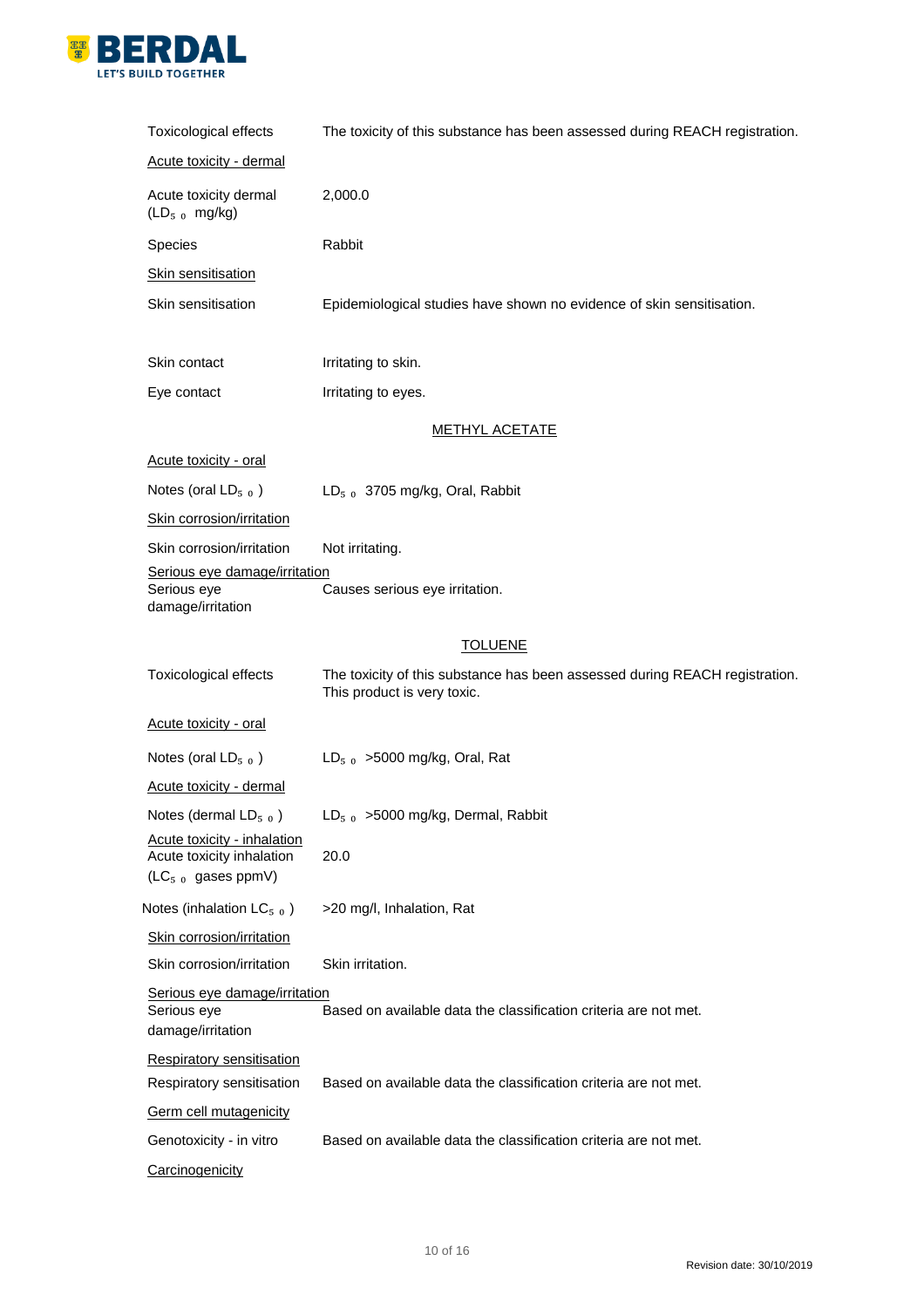

|                       | Carcinogenicity                                    | Based on available data the classification criteria are not met.                                                                                  |  |  |  |
|-----------------------|----------------------------------------------------|---------------------------------------------------------------------------------------------------------------------------------------------------|--|--|--|
|                       | Reproductive toxicity                              |                                                                                                                                                   |  |  |  |
|                       | Reproductive toxicity<br>development               | Suspected of damaging the unborn child.                                                                                                           |  |  |  |
|                       | Specific target organ toxicity - single exposure   |                                                                                                                                                   |  |  |  |
|                       | STOT - single exposure                             | May cause drowsiness or dizziness.                                                                                                                |  |  |  |
|                       | Specific target organ toxicity - repeated exposure |                                                                                                                                                   |  |  |  |
|                       |                                                    | STOT - repeated exposure May cause damage to organs through prolonged or repeated exposure.                                                       |  |  |  |
|                       | Aspiration hazard                                  |                                                                                                                                                   |  |  |  |
|                       | Aspiration hazard                                  | May be fatal if swallowed and enters airways.                                                                                                     |  |  |  |
|                       | <b>SECTION 12: Ecological information</b>          |                                                                                                                                                   |  |  |  |
| Ecotoxicity           |                                                    | The product contains a substance which is toxic to aquatic organisms and which may cause<br>long-term adverse effects in the aquatic environment. |  |  |  |
|                       | Ecological information on ingredients.             |                                                                                                                                                   |  |  |  |
|                       |                                                    | Hydrocarbons C6-C7, n-alkanes, isoalkanes, cyclics, <5% n-hexane                                                                                  |  |  |  |
|                       | Ecotoxicity                                        | Toxic to aquatic life with long lasting effects.                                                                                                  |  |  |  |
|                       |                                                    |                                                                                                                                                   |  |  |  |
| <b>12.1. Toxicity</b> |                                                    |                                                                                                                                                   |  |  |  |
| <b>Toxicity</b>       |                                                    | Harmful to aquatic life with long lasting effects.                                                                                                |  |  |  |
|                       | Ecological information on ingredients.             |                                                                                                                                                   |  |  |  |
|                       |                                                    | <b>DIMETHYL ETHER</b>                                                                                                                             |  |  |  |
|                       | <b>Acute aquatic toxicity</b>                      |                                                                                                                                                   |  |  |  |
|                       | Acute toxicity - fish                              | $LC_{5,0}$ , 96 hours: >4000 mg/l, Poecilia reticulata (Guppy)                                                                                    |  |  |  |
|                       | Acute toxicity - aquatic<br>invertebrates          | $EC_{5,0}$ , 48 hours: >4000 mg/l, Daphnia magna<br>$LC_{50}$ , 48 hours: 755,549 mg/l, Daphnia magna                                             |  |  |  |
|                       |                                                    | Hydrocarbons C6-C7, n-alkanes, isoalkanes, cyclics, <5% n-hexane Acute aquatic toxicity                                                           |  |  |  |
|                       | Acute toxicity - fish                              | $LL_{5,0}$ , 96 hours: 9.776 mg/l, Freshwater fish                                                                                                |  |  |  |
|                       | Acute toxicity - aquatic<br>invertebrates          | EL50, 48 hours: 3.0 mg/l, Daphnia magna                                                                                                           |  |  |  |
|                       | Acute toxicity<br>microorganisms                   | NOEL, 48 hours: 8.483 mg/l, Tetrahymena pyriformis.                                                                                               |  |  |  |
|                       |                                                    | <b>ACETONE</b>                                                                                                                                    |  |  |  |
|                       | <b>Acute aquatic toxicity</b>                      |                                                                                                                                                   |  |  |  |
|                       | Acute toxicity - fish                              | $LC_{50}$ , 96 hours: >100 mg/l, Fish                                                                                                             |  |  |  |
|                       | Acute toxicity - aquatic<br>invertebrates          | $EC_{5,0}$ , 48 hours: 12600 mg/l, Daphnia magna<br>$EC_{5,0}$ , 48 hours: 8300 mg/l, Daphnia magna                                               |  |  |  |
|                       | Acute toxicity - aquatic<br>plants                 | $IC_{5,0}$ , 72 hours: >100 mg/l, Algae                                                                                                           |  |  |  |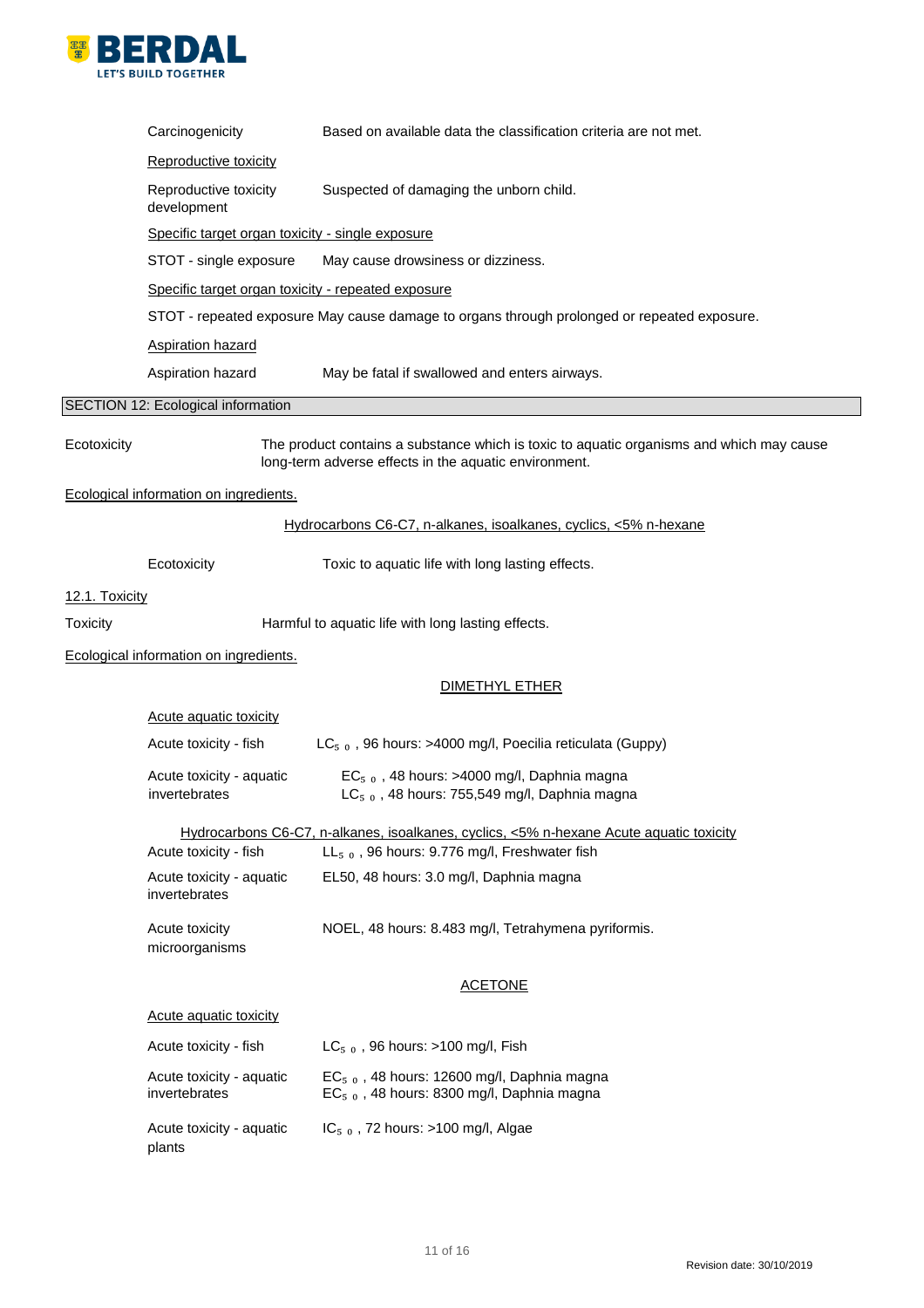

#### Chronic aquatic toxicity

Chronic toxicity - aquatic invertebrates NOEC, 28 days: >10<100 mg/l, Freshwater invertebrates

#### **TOLUENE**

DIMETHYL ETHER

## Acute aquatic toxicity

| Acute toxicity - fish                     | LC50, 96 hours: 13 mg/l, Carassius auratus (Goldfish)<br>NOEC, 192 hours: >1<10 mg/l,<br>$LC_{5,0}$ , 96 hours: >1<10 mg/l, Fish |
|-------------------------------------------|----------------------------------------------------------------------------------------------------------------------------------|
| Acute toxicity - aquatic<br>invertebrates | $EC_{5,0}$ , 48 hours: 11.5 mg/l, Daphnia magna                                                                                  |
| Acute toxicity - aquatic<br>plants        | IC <sub>50</sub> , 72 hours: 12 mg/l, Selenastrum capricornutum<br>$IC_{5,0}$ , 72 hours: >100 mg/l, Algae                       |

12.2. Persistence and degradability

Persistence and degradability Biodegradable in part only.

Ecological information on ingredients.

|                        | Persistence and<br>degradability       |                | Not readily biodegradable.                                       |
|------------------------|----------------------------------------|----------------|------------------------------------------------------------------|
|                        |                                        |                | Hydrocarbons C6-C7, n-alkanes, isoalkanes, cyclics, <5% n-hexane |
|                        | Persistence and<br>degradability       |                | The product is biodegradable.                                    |
|                        |                                        |                | <b>ACETONE</b>                                                   |
|                        | Persistence and<br>degradability       |                | The product is readily biodegradable.                            |
|                        |                                        |                | <b>TOLUENE</b>                                                   |
|                        | Persistence and                        |                | The product is readily biodegradable. degradability              |
|                        |                                        |                | Biological oxygen demand $1.23$ g O <sub>2</sub> /g substance    |
|                        | 12.3. Bioaccumulative potential        |                |                                                                  |
|                        | Bioaccumulative potential              |                | No data available on bioaccumulation.                            |
| Partition coefficient  |                                        | Not available. |                                                                  |
|                        | Ecological information on ingredients. |                |                                                                  |
|                        |                                        |                | <b>DIMETHYL ETHER</b>                                            |
|                        |                                        |                | Bioaccumulative potential No data available on bioaccumulation.  |
|                        |                                        |                | <b>TOLUENE</b>                                                   |
|                        |                                        |                | Bioaccumulative potential   The product is not bioaccumulating.  |
| 12.4. Mobility in soil |                                        |                |                                                                  |

Mobility The product contains volatile organic compounds (VOCs) which will evaporate easily from all surfaces.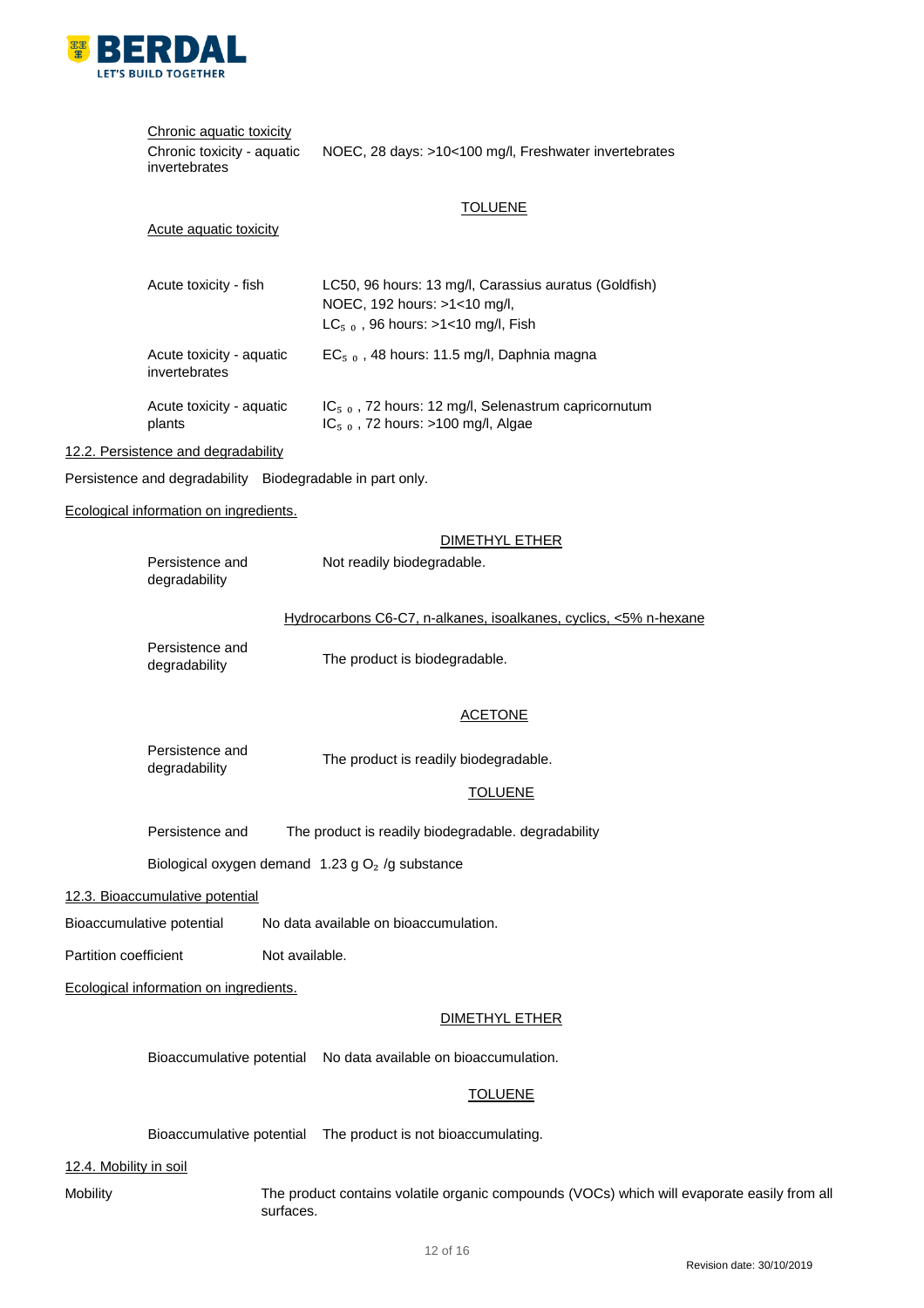

## Ecological information on ingredients.

## DIMETHYL ETHER

| Mobility                                 | Koc: 7,759                                                                                                                                                                  |
|------------------------------------------|-----------------------------------------------------------------------------------------------------------------------------------------------------------------------------|
|                                          | Hydrocarbons C6-C7, n-alkanes, isoalkanes, cyclics, <5% n-hexane                                                                                                            |
| Mobility                                 | The product contains volatile organic compounds (VOCs) which will evaporate<br>easily from all surfaces.                                                                    |
|                                          | <b>TOLUENE</b>                                                                                                                                                              |
| Mobility                                 | The product contains volatile organic compounds (VOCs) which will evaporate<br>easily from all surfaces.                                                                    |
| 12.5. Results of PBT and vPvB assessment |                                                                                                                                                                             |
| Results of PBT and vPvB<br>assessment    | This product does not contain any substances classified as PBT or vPvB.                                                                                                     |
| Ecological information on ingredients.   |                                                                                                                                                                             |
|                                          | <b>DIMETHYL ETHER</b>                                                                                                                                                       |
| Results of PBT and vPvB<br>assessment    | This substance is not classified as PBT or vPvB according to current EU criteria.                                                                                           |
|                                          | Hydrocarbons C6-C7, n-alkanes, isoalkanes, cyclics, <5% n-hexane                                                                                                            |
| Results of PBT and vPvB<br>assessment    | This substance is not classified as PBT or vPvB according to current EU criteria.                                                                                           |
|                                          | <b>ACETONE</b>                                                                                                                                                              |
| Results of PBT and vPvB<br>assessment    | This product does not contain any substances classified as PBT or vPvB.                                                                                                     |
|                                          | <b>TOLUENE</b>                                                                                                                                                              |
| Results of PBT and vPvB<br>assessment    | This product does not contain any substances classified as PBT or vPvB.                                                                                                     |
| 12.6. Other adverse effects              |                                                                                                                                                                             |
| Other adverse effects                    | Not available.                                                                                                                                                              |
| Ecological information on ingredients.   |                                                                                                                                                                             |
|                                          | <b>TOLUENE</b>                                                                                                                                                              |
| Other adverse effects                    | Do not discharge into drains or watercourses or onto the ground.                                                                                                            |
| SECTION 13: Disposal considerations      |                                                                                                                                                                             |
| 13.1. Waste treatment methods            |                                                                                                                                                                             |
| General information                      |                                                                                                                                                                             |
|                                          | Waste should be treated as controlled waste. Dispose of waste to licensed waste disposal site<br>in accordance with the requirements of the local Waste Disposal Authority. |
| Disposal methods                         | Dispose of contents/container in accordance with local regulations.                                                                                                         |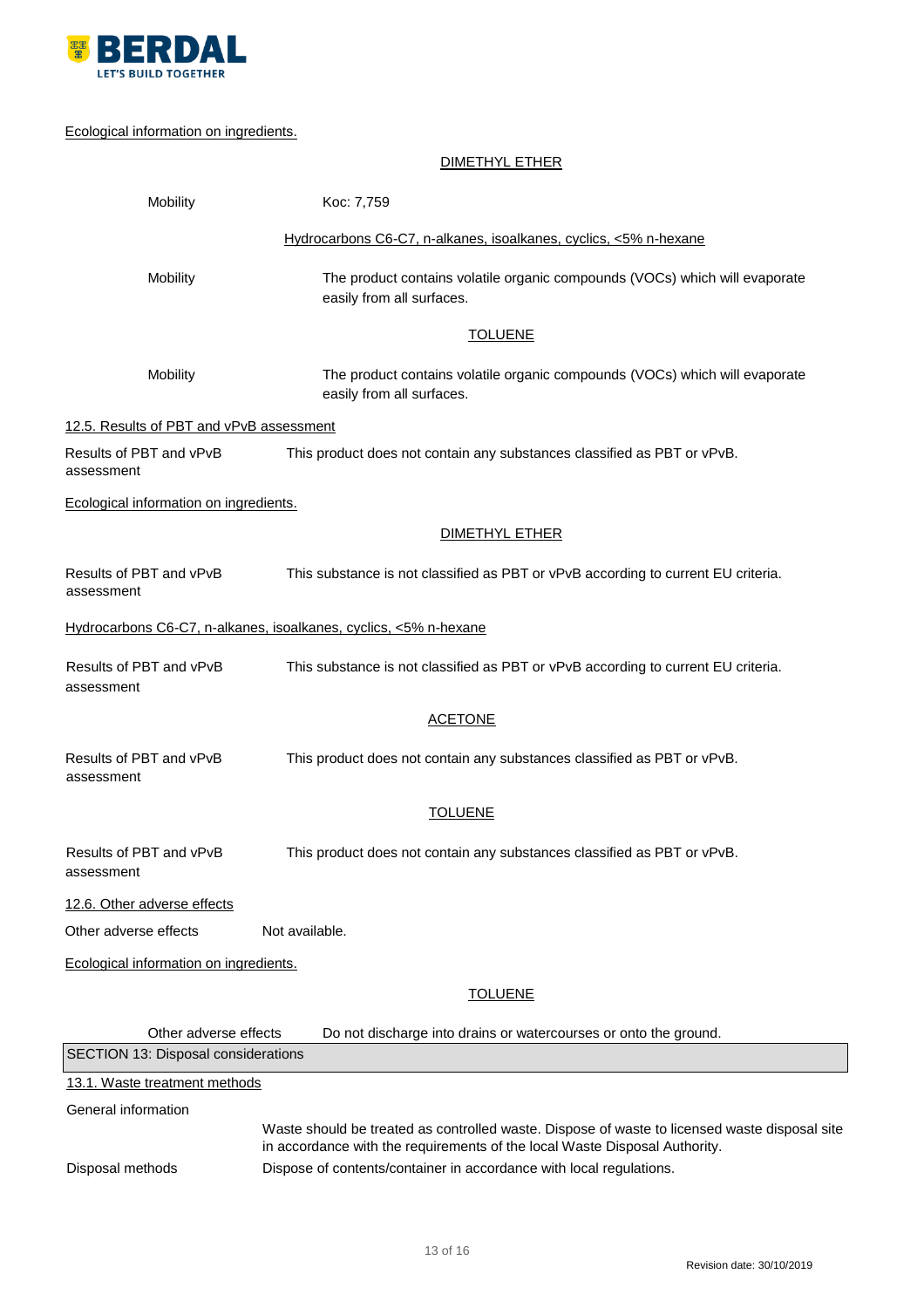

Waste class Full or Partially Empty Aerosol: 16 05 04, Empty Aerosol: 15 01 10 (Containing hazardous residues), Empty Aerosol: 15 01 04 (No hazardous residues).

| SECTION 14: Transport information    |                 |  |
|--------------------------------------|-----------------|--|
| 14.1. UN number<br>UN No. (ADR/RID)  | 1950            |  |
| UN No. (IMDG)                        | 1950            |  |
| UN No. (ICAO)                        | 1950            |  |
| UN No. (ADN)                         | 1950            |  |
| 14.2. UN proper shipping name        |                 |  |
| Proper shipping name<br>(ADR/RID)    | <b>AEROSOLS</b> |  |
| Proper shipping name (IMDG) AEROSOLS |                 |  |
| Proper shipping name (ICAO)          | <b>AEROSOLS</b> |  |
| Proper shipping name (ADN)           | <b>AEROSOLS</b> |  |
| 14.3. Transport hazard class(es)     |                 |  |
| <b>ADR/RID class</b>                 | 2.1             |  |
| ADR/RID classification code          | 5F              |  |
| ADR/RID label                        | 2.1             |  |
| <b>IMDG</b> class                    | 2.1             |  |
| ICAO class/division                  | 2.1             |  |
| ADN class                            | 2.1             |  |

Transport labels



14.4. Packing group Not

applicable.

14.5. Environmental hazards

Environmentally hazardous substance/marine pollutant No.

14.6. Special precautions for user

IMDG Code segregation SG69, SW1, SW22 group

| EmS | $F-D, S-U$ |
|-----|------------|
|     |            |

ADR transport category 2

Tunnel restriction code (D)

### 14.7. Transport in bulk according to Annex II of MARPOL and the IBC Code

Transport in bulk according to Not applicable. Annex II of MARPOL 73/78 and the IBC Code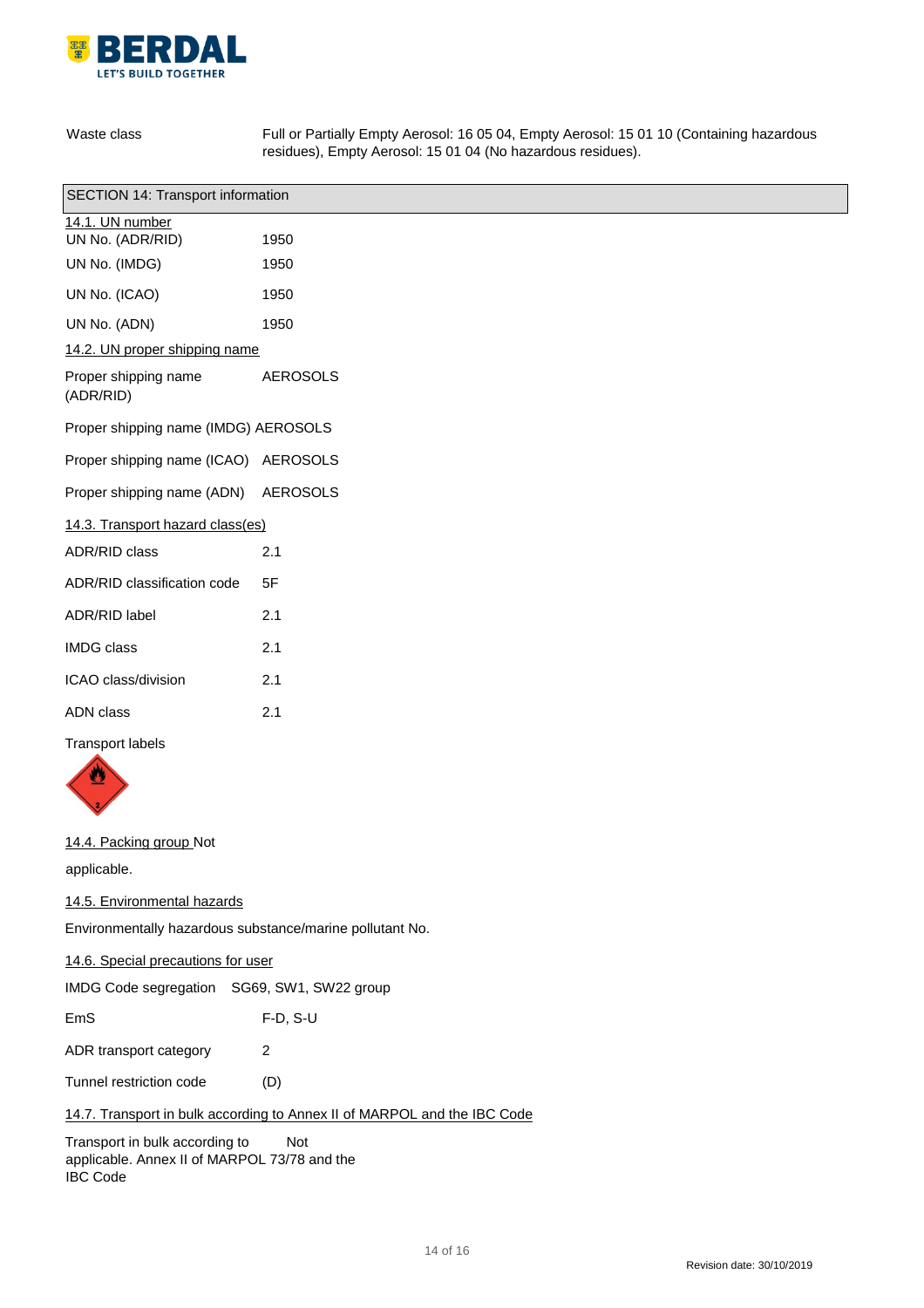

## SECTION 15: Regulatory information

| 15.1. Safety, health and environmental regulations/legislation specific for the substance or mixture |                                                                                                                                                                                                                |  |
|------------------------------------------------------------------------------------------------------|----------------------------------------------------------------------------------------------------------------------------------------------------------------------------------------------------------------|--|
| National regulations                                                                                 | Control of Substances Hazardous to Health Regulations 2002 (as amended).                                                                                                                                       |  |
|                                                                                                      | Health and Safety at Work etc. Act 1974 (as amended).                                                                                                                                                          |  |
|                                                                                                      | The Aerosol Dispensers Regulations 2009 (SI 2009 No. 2824).                                                                                                                                                    |  |
| EU legislation                                                                                       | Regulation (EC) No 1907/2006 of the European Parliament and of the Council of 18<br>December 2006 concerning the Registration, Evaluation, Authorisation and Restriction of<br>Chemicals (REACH) (as amended). |  |
|                                                                                                      | Regulation (EC) No 1272/2008 of the European Parliament and of the Council of 16                                                                                                                               |  |
|                                                                                                      | December 2008 on classification, labelling and packaging of substances and mixtures<br>(as amended).                                                                                                           |  |
| Authorisations (Annex XIV<br>Regulation 1907/2006)                                                   | No specific authorisations are known for this product.                                                                                                                                                         |  |
| <b>Restrictions (Annex XVII</b><br>Regulation 1907/2006)                                             | No specific restrictions on use are known for this product.                                                                                                                                                    |  |
| 15.2. Chemical safety assessment                                                                     |                                                                                                                                                                                                                |  |

No chemical safety assessment has been carried out.

## SECTION 16: Other information

| Classification procedures<br>according to Regulation (EC)<br>1272/2008 | Aerosol 1 - H222, H229: Weight of evidence.<br>Eye Irrit. 2 - H319, STOT SE 3 - H336, Aquatic Chronic 3 - H412: Calculation method.                                                                                                                                                                                                                                                                                                                                                                                                                                                                                                                    |
|------------------------------------------------------------------------|--------------------------------------------------------------------------------------------------------------------------------------------------------------------------------------------------------------------------------------------------------------------------------------------------------------------------------------------------------------------------------------------------------------------------------------------------------------------------------------------------------------------------------------------------------------------------------------------------------------------------------------------------------|
| Issued by                                                              | <b>Technical Department</b>                                                                                                                                                                                                                                                                                                                                                                                                                                                                                                                                                                                                                            |
| <b>Revision date</b>                                                   | 30/10/2019                                                                                                                                                                                                                                                                                                                                                                                                                                                                                                                                                                                                                                             |
| Revision                                                               | 1                                                                                                                                                                                                                                                                                                                                                                                                                                                                                                                                                                                                                                                      |
| SDS number                                                             | 22522                                                                                                                                                                                                                                                                                                                                                                                                                                                                                                                                                                                                                                                  |
| Hazard statements in full                                              | H220 Extremely flammable gas.<br>H222 Extremely flammable aerosol.<br>H225 Highly flammable liquid and vapour.<br>H229 Pressurised container: may burst if heated.<br>H280 Contains gas under pressure; may explode if heated.<br>H304 May be fatal if swallowed and enters airways.<br>H315 Causes skin irritation.<br>H319 Causes serious eye irritation.<br>H336 May cause drowsiness or dizziness.<br>H361d Suspected of damaging the unborn child.<br>H373 May cause damage to organs through prolonged or repeated exposure.<br>H411 Toxic to aquatic life with long lasting effects.<br>H412 Harmful to aquatic life with long lasting effects. |